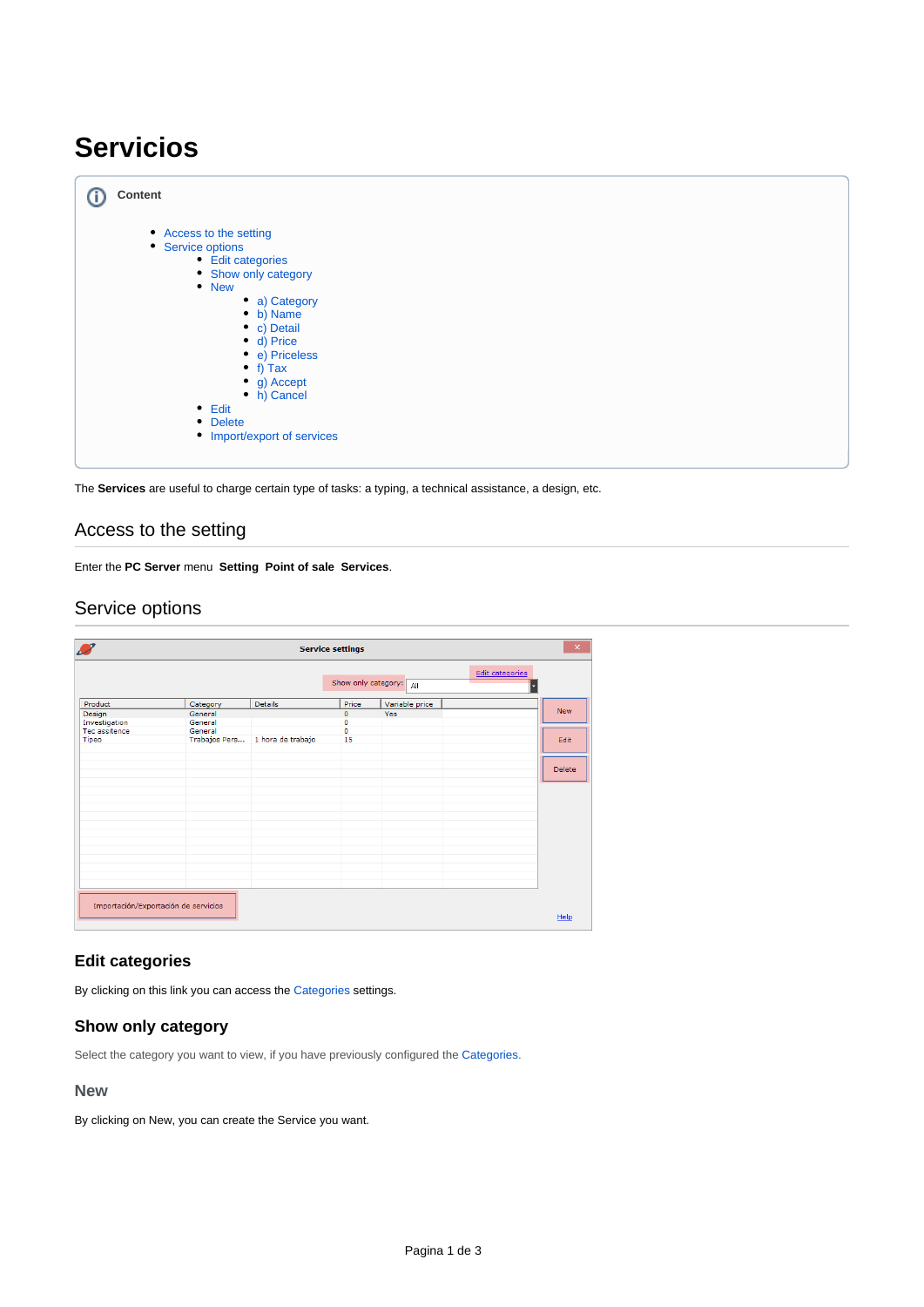| <b>Nuevo servicio</b>                                                                                                                                                                                     | $\times$      |
|-----------------------------------------------------------------------------------------------------------------------------------------------------------------------------------------------------------|---------------|
| Categoría:<br>Editar categorías<br>α<br>Trabajos Personalizados<br>ь<br>Nombre:<br><b>Detalles</b><br>D Nuevo servicio 19<br>Precio:<br>Sin precio definido<br>d<br>0<br>п<br>Crear impuesto<br>Impuesto: | $\mathbf{e}$  |
| No se aplica                                                                                                                                                                                              | g<br>Aceptar  |
|                                                                                                                                                                                                           | h<br>Cancelar |

#### <span id="page-1-0"></span>**a) Category**

Select the Category of the new Service.

Categories will allow you to manage and optimize sales of your products and services. After generating the categories you must apply them to each service. At the time of a sale you can filter by Category to speed up searches.

#### **Important** ന

It is optional to place [category](http://docs.tenaxsoft.com/pages/viewpage.action?pageId=13140600) to your services.

#### <span id="page-1-1"></span>**b) Name**

Here you must write the name of the Service.

#### <span id="page-1-2"></span>**c) Detail**

You can add additional details to your service (Ideal to differentiate services with similar names).

#### <span id="page-1-3"></span>**d) Price**

Here you must place the sale price of each of your Services.

#### <span id="page-1-4"></span>**e) Priceless**

If you wish, you can enable this option and decide the cost of the service at the time you will charge your customers.

### <span id="page-1-5"></span>**f) Tax**

Taxes are only used for ticket generation and printing. If you use taxes, the ticket will first detail each tax-free item, then a subtotal, and finally the total value of each tax that is applied. [More information.](http://docs.tenaxsoft.com/display/CYB65/Impuestos)

#### <span id="page-1-6"></span>**g) Accept**

Once you have made the changes or created new services, confirm these changes by pressing **Accept**.

#### **h) Cancel**

If you regret creating the service or did not want to create a new service, press **Cancel**.

#### <span id="page-1-8"></span><span id="page-1-7"></span>**Edit**

Double-click on the service row you want to edit.

#### <span id="page-1-9"></span>**Delete**

<span id="page-1-10"></span>If you want to delete a Service, select it, click **Delete** and confirm the action.